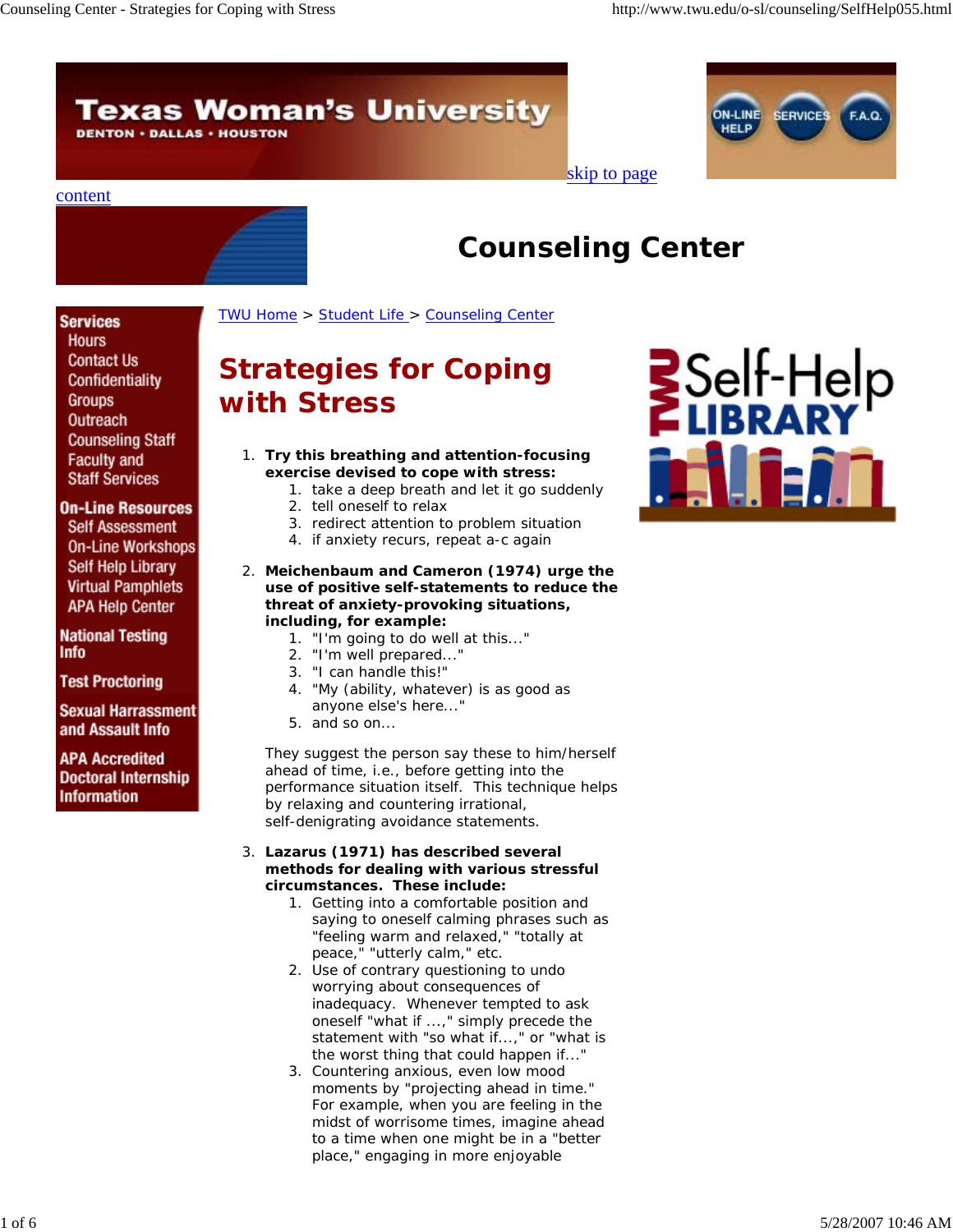behaviors, for instance, restfully enjoying music, basking in a change of season, a new skill or activity, new acquaintances, more pleasant places, and so on. One would do this gradually, projecting first to a week, then two weeks, a month, three months, etc., to about six months hence. At this point, you can reflect on that future time to give yourself the perspective that now is not forever.

4. Use of "thought control," a technique for vigorously "bossing" one's adverse or troublesome thoughts around. It involves a vehement, assertive interruption of a negatively tinged thought pattern by shouting, out loud or silently, to oneself words like "STOP!" or "NO!" in the middle of an anxious series of worrying. This approach does work, but requires repetition over approximately a month's time.

## **Break out of the Type A habits.** 4.

Type A behavior includes speaking fast, eating fast, constant competition, ignoring or denying tiredness, setting quotas, doing two things at once, pretending to listen, over scheduling, and clenching muscles in fists or jaws. You can systematically slow down your life and your drive.

#### **Maintain adequate exercise, rest, and**  5. **nutrition.**

Adequate exercise, rest, and nutrition are keys to developing your physical resistance to stress. Most specialists encourage vigorous exercise, including running, brisk walking, jumping rope, swimming, hiking, or active sports. Nutrition includes balanced dieting. Stress causes the body to use B and C vitamins rapidly and these vitamins may be used as supplements in coping with continuous stress.

### **Reappraise your schedule and habits: avoid**  6. **stress-producing situations.**

Instead of scheduling to do as much as possible, schedule to maximize your enjoyment of life. Allow time to get places, time to enjoy the trip, time to reflect. Write down what you are trying to do now and what price you are paying in terms of discomfort, stress, and lack of enjoyment of life. Decide what you would find meaningful and try to plan a schedule that adds meaning. Practice saying, "No." Avoid stress-producing people and activities by design. Where this is impossible, reduce the stressful situation to a manageable level or consider a new environment altogether.

## **Problem solving instead of worrying.** 7.

One decision-making approach involves the following steps:

- 1. Determine your options in the situation that worries you.
- 2. Look at the pros and cons of each option,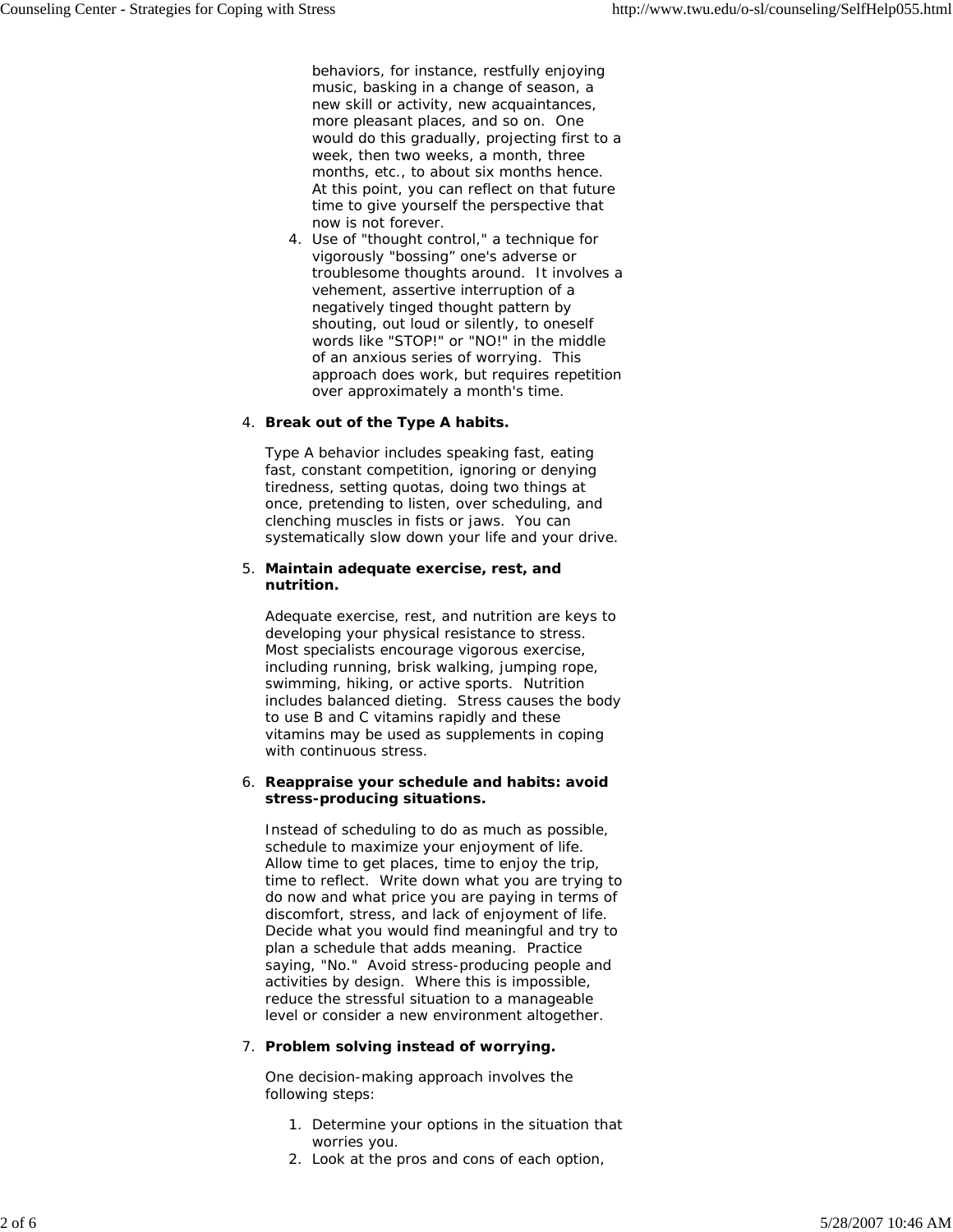separately, visualizing every aspect of choosing that particular alternative; then check out your feeling about choosing that particular option; go through this process for each alternative.

3. Weigh your feelings about choosing the various alternatives against each other; go with the option about which you have the most positive feeling. Another approach: ask yourself: What do I want to do? What should I do? If there is a conflict between the two, ask: What is in my best interest to do? Make a decision and close the issue.

## **Talk out your worries.** 8.

Discussing your concerns with an empathetic friend or with a competent professional helps get emotions out and provides you with emotional support. Verbalizing a problem with a person often helps you get a more objective view of your feelings and thoughts and helps you to see solutions more easily.

## **Focus on the present, not the past.** 9.

If you made a mistake in the past, learn from it rather than blaming yourself for it. It is also important to give up old resentments rather than dwelling on them and making yourself miserable with them.

## 10. Remember that growth involves risk.

Living does involve risk taking. This statement does not mean or suggest that a person take unnecessary or dangerous risks. However, to live means to be vulnerable. Consider your risk-taking behavior in the context of your current stress-related situation. Productive gains are possible only by commitment to a venture. Change is inevitable, but growth does not come automatically, without effort or without some risk.

## **Expand, explore, and experience your**  11. **environment.**

Many of us live in very small worlds when other worlds are only a few steps away. Visit a place on campus or in the community where you have not been recently or at all. Get acquainted by using your senses of vision, hearing and taste. Be aware of your thoughts and feelings as you experience the new environment. Examples include visits to a laboratory, play rehearsal, courtroom, hospital emergency room, chapel, or cattle auction.

## **Save and use some "alone" time.**  12.

Having time by yourself and for yourself can be very helpful in the management of tension. Use the time for reflection, for single person activity or for just "doing nothing." In other words, at various times, get in touch with your "you." Experience who you are by thinking, feeling, and being "you" in alone time.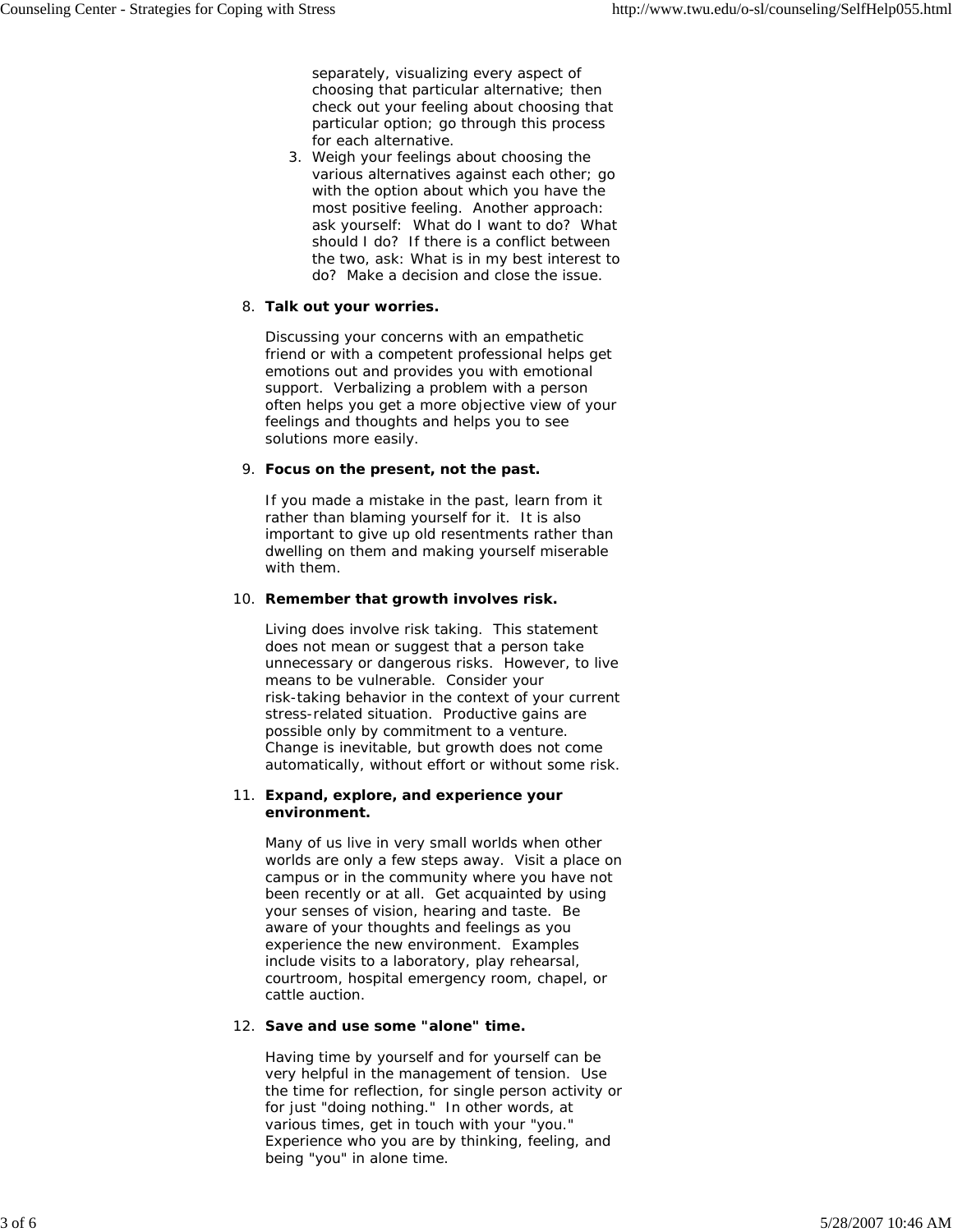## **Employ constructive time management**  13. **procedures.**

Plan your day's activities. Construct a plan for the week. Although we only have and know the here and now, scheduling in the present for what we plan to do in the future helps us to stay on top of work and play. Be knowledgeable of the responsibilities and opportunities before you. Plan ahead with flexibility, but do plan ahead.

## **Change your usual routine.**  14.

On occasion, variation of our usual daily procedures stimulates and refreshes us. For example, in the morning get out of bed on the other side. Shower first and brush hair and teeth later. When leaving your residence, go to class or to your office by a different route. For lunch or dinner, try a "far-out" or at least different place. Try something you have not done before. Vary your routine; stay out of the habit rut.

## **Maintain a steady pace.** 15.

Energy is wasted when people make quick spurts. When we maintain a steady pace, the wearing effects of stress are diminished. If you are under time pressures, if you are a late arriver, or if you attack tasks impulsively and at a rapid speed, learning pacing skills will be useful. Plan your pace and develop consistency in your daily activities.

## **Examine personal, social, career and**  16. **educational priorities.**

Periodically, we need to examine our goal priorities. To set and reset goals stimulates us to make more constructive efforts. A helpful procedure involves listing responsibilities, tasks and opportunities in terms of the most important to the least important. From this list, attention should be given to doing what is necessary and valued. Do not postpone or eliminate the high order needs, wants, and desires.

## **Become knowledgeable about your talents**  17. **and skills.**

Each person as a unique being has limitations as to what can be accomplished as well as abilities and characteristics to be developed and used for healthy and productive living. Use available resources to become aware of your unique talents and potentials.

## **Use resources to develop needed skills.** 18.

We develop, grow, and become proficient by hard work and practice. We are assisted in our work and practice by the use of available resources specifically related to our needs but unlearned skills. For example, if you are a student and have trouble in studying, consult with your college for assistance. Most colleges offer tutoring & study skills workshops. Also, look for study skills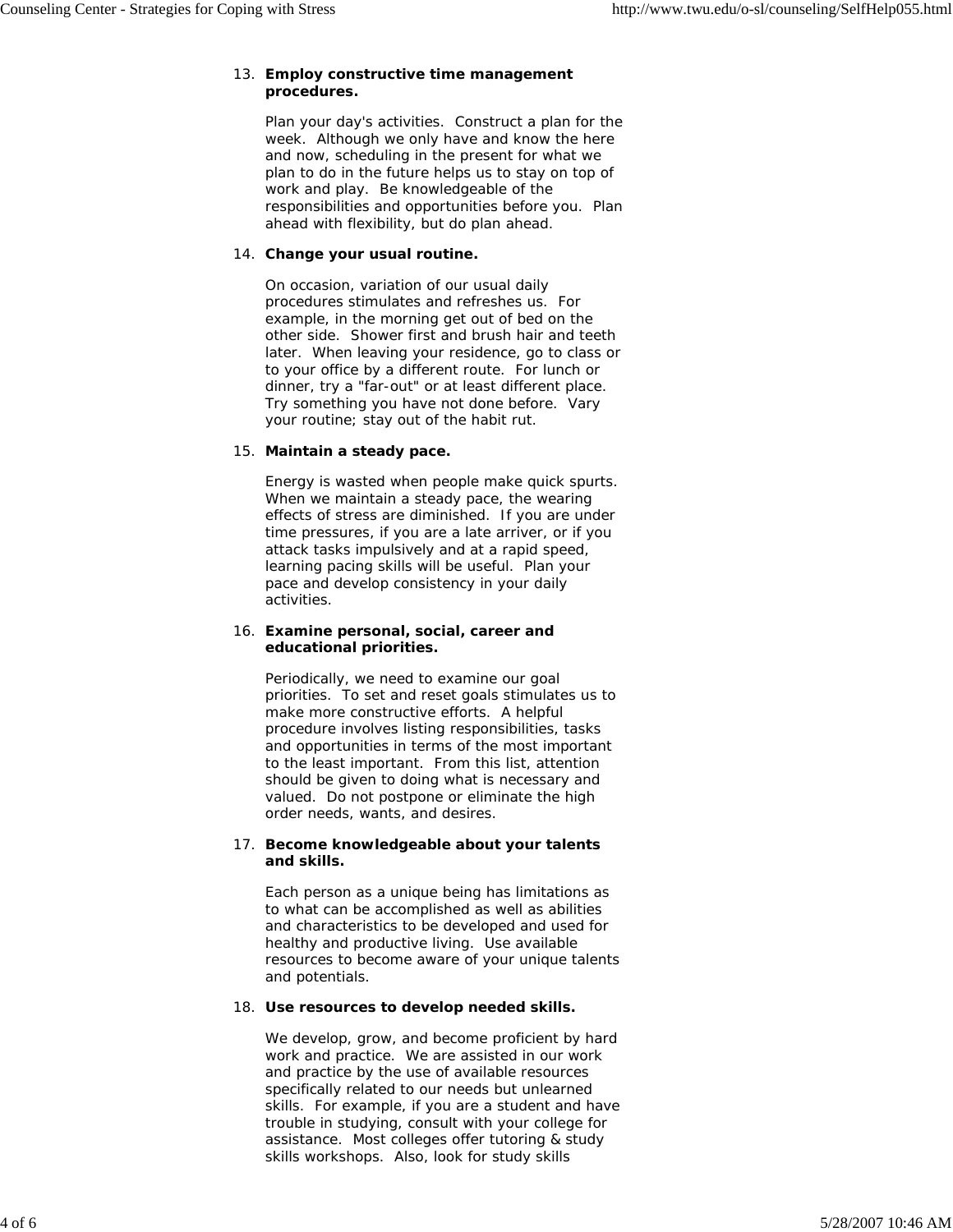handouts at the TWU Counseling Center.

### **Use time for "other directed" involvement**  19. **and assistance.**

Constant introspection and preoccupation with your own thoughts and feelings can be counterproductive. Get in touch with other people and their life processes. Respond to others' needs.

### **Allow for break times.** 20.

When you are involved in work, study, or any other type of activity, structure some break times in your plan. A break from an activity can provide some refreshing results. Nourishing stop periods can be for a few minutes or for a few hours. Some break times include body stretching, a brief glance at your surroundings, a snack, or changing to another activity. Rather than doing what we call "resting," usually we are more relaxed, refreshed and prepared to return to a particular task after we have engaged in vigorous and unrelated activity.

## **Make a fearless inventory.** 21.

List the busy work you do which is not really essential to or a real part of your schedule and throw the list overboard.

## **Address your strengths.** 22.

Attend to the positive inner resources in your life. Express thanksgiving for your strengths and give them notice. Too many times people hide their positive resources more from themselves than they do from others.

## **Develop a sound philosophy.** 23.

Epicteus, a first century A.D. philosopher, said, "People are disturbed not by things but the view which they take from them." Adherence to a particular system of principles for conducting one's life provides a stabilizing, functional structure. Psychologists of the rational-emotional approach to therapy emphasize that we are what we believe ourselves to be. Some helpful rational beliefs have been presented in the strategies listed thus far. Hans Salye (1974) presents some similar suggestions which include: "don't waste your time trying to befriend a mad dog; don't strive for perfection (it doesn't exist); genuine simplicity in life earns much goodwill and love; keep your mind on the pleasant aspects of life and on actions which can improve your situation; forget ugly events; when frustrated, take stock of your past successes and rebuild your confidence; when faced with a very painful task, yet very important, don't procrastinate -- cut right into the abscess to eliminate the pain instead of prolonging it by gently rubbing the surface; love your neighbor and work hard to earn your neighbor's love."